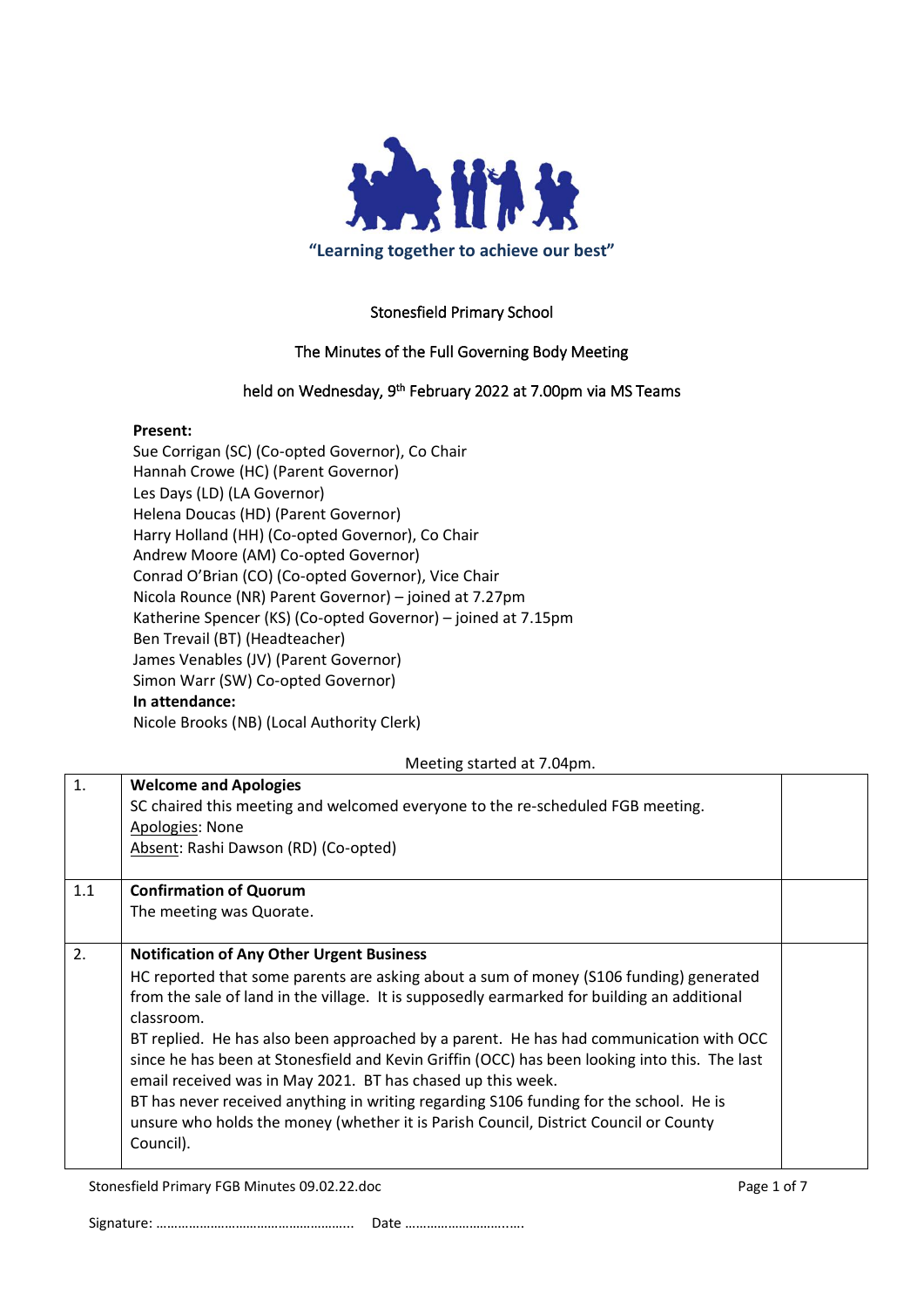|    | The governors discussed. There are no guarantees of receiving this money. With current<br>pupil numbers an extra classroom is not a requirement, but replacing the terrapin building<br>would be a worthwhile project.                                                                                                                                                                                                                                                                                                                                                                                                                                                                                                                                                                                                                                                                                     |                        |  |  |  |
|----|------------------------------------------------------------------------------------------------------------------------------------------------------------------------------------------------------------------------------------------------------------------------------------------------------------------------------------------------------------------------------------------------------------------------------------------------------------------------------------------------------------------------------------------------------------------------------------------------------------------------------------------------------------------------------------------------------------------------------------------------------------------------------------------------------------------------------------------------------------------------------------------------------------|------------------------|--|--|--|
|    | SW joined the meeting at 7.10pm                                                                                                                                                                                                                                                                                                                                                                                                                                                                                                                                                                                                                                                                                                                                                                                                                                                                            |                        |  |  |  |
|    | Action: Raise this at the next OCC strategy meeting<br>Action: Keep chasing Kevin Griffin for an answer to include confirmation of what the funds<br>can be used for / any conditions attached.                                                                                                                                                                                                                                                                                                                                                                                                                                                                                                                                                                                                                                                                                                            | <b>BT</b><br><b>BT</b> |  |  |  |
| 3. | <b>Declaration of Pecuniary Interests</b>                                                                                                                                                                                                                                                                                                                                                                                                                                                                                                                                                                                                                                                                                                                                                                                                                                                                  |                        |  |  |  |
|    | No new declarations were made.                                                                                                                                                                                                                                                                                                                                                                                                                                                                                                                                                                                                                                                                                                                                                                                                                                                                             |                        |  |  |  |
| 4. | Review of the Minutes of the Last Meeting (24th November 2021)                                                                                                                                                                                                                                                                                                                                                                                                                                                                                                                                                                                                                                                                                                                                                                                                                                             |                        |  |  |  |
|    | The minutes of the last FGB meeting were reviewed. They were agreed to be a true and                                                                                                                                                                                                                                                                                                                                                                                                                                                                                                                                                                                                                                                                                                                                                                                                                       |                        |  |  |  |
|    | accurate record of the meeting, to be signed by the chair and filed at the school.                                                                                                                                                                                                                                                                                                                                                                                                                                                                                                                                                                                                                                                                                                                                                                                                                         | HH                     |  |  |  |
|    | 4.1 Matters Arising - the actions were reviewed and updated in the actions log at the end of<br>the minutes.                                                                                                                                                                                                                                                                                                                                                                                                                                                                                                                                                                                                                                                                                                                                                                                               |                        |  |  |  |
|    | KS joined the meeting at 7.15pm                                                                                                                                                                                                                                                                                                                                                                                                                                                                                                                                                                                                                                                                                                                                                                                                                                                                            |                        |  |  |  |
| 5. | HT Report $-$ loaded to the hub prior to the meeting                                                                                                                                                                                                                                                                                                                                                                                                                                                                                                                                                                                                                                                                                                                                                                                                                                                       |                        |  |  |  |
|    | BT reported that there were no major changes to the original report he had prepared for the<br>meeting on 19 <sup>th</sup> January. There was a Covid outbreak in school with most people affected<br>between 14 <sup>th</sup> and 28 <sup>th</sup> January. There were 65 pupils absent and 4 staff including BT. There<br>was one day (31.01.2022) that reception class was closed due to staff shortage, but they<br>remained open for the rest of the school.<br>The school offered remote learning for those pupils who were isolating at home. Take up<br>was not high. Some of the children were feeling ill and BT would not expect them to study<br>when ill, but others could have.<br>Once one week of schooling is missed, the impact of missed learning and re-integrating is<br>evident, plus a whole new cohort absent a following week made it very challenging for the<br>teaching staff. |                        |  |  |  |
|    | Two new pupils will join the school after half term and one child is leaving (due to<br>relocation).                                                                                                                                                                                                                                                                                                                                                                                                                                                                                                                                                                                                                                                                                                                                                                                                       |                        |  |  |  |
|    | The school SENCO is applying for additional funding for a further 6 months.<br>SEN assessments have been carried out, so they have an idea of how the data looks for SEN<br>pupils.<br>Pupil Premium (PP) - the data has been reviewed at the Performance and Standards<br>committee. There is an improvement is maths. The data shows the impact of the work<br>undertaken on the quality of teaching in maths.                                                                                                                                                                                                                                                                                                                                                                                                                                                                                           |                        |  |  |  |
|    | Governor question - Can BT provide further information on the 6 months SEN funding and<br>what it is used for.<br>BT confirmed that they use the funding to pay for the adult support needed to carry out<br>interventions needed for SEN pupils.                                                                                                                                                                                                                                                                                                                                                                                                                                                                                                                                                                                                                                                          |                        |  |  |  |

Stonesfield Primary FGB Minutes 09.02.22.doc Page 2 of 7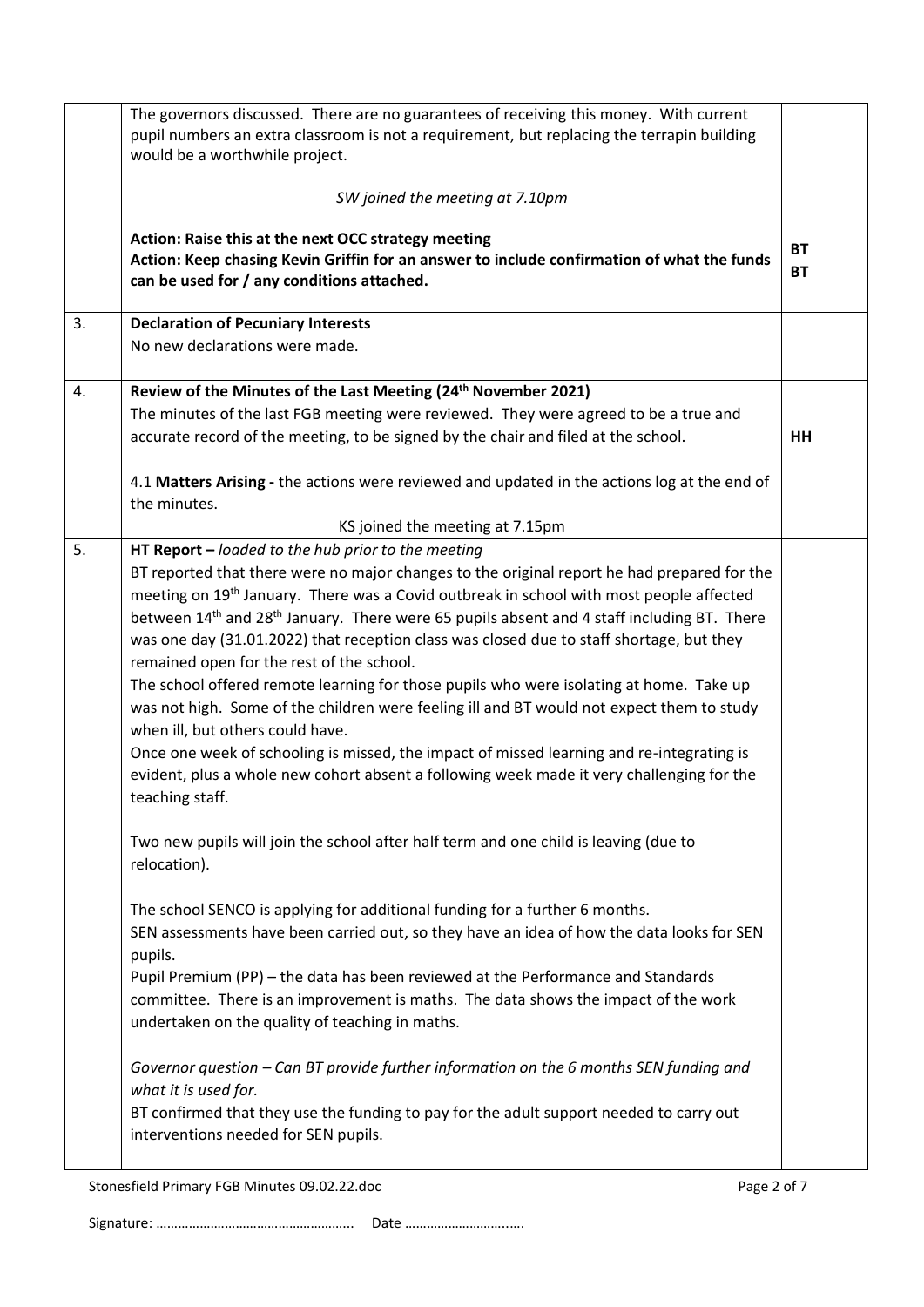| Attendance data is included in the report. BT explained that he hasn't just included the    |           |
|---------------------------------------------------------------------------------------------|-----------|
| headlines. He has drilled down on year groups / target groups etc to give a more detailed   |           |
| picture.                                                                                    |           |
| He drew attention to how Y5 are the lowest attaining cohort. During the Autumn term they    |           |
| were the lowest attending cohort too.                                                       |           |
| PP pupil attendance is also lower. BT has taken action to try and improve this:             |           |
|                                                                                             |           |
| 1. Early help processes                                                                     |           |
| 2. SEN expertise                                                                            |           |
| 3. Spelling out the impact of absence to the parents                                        |           |
| Covid disruption has made it harder to monitor and manage absence.                          |           |
| <b>Biomass boiler</b>                                                                       |           |
| The boiler has broken down again. BT has made contact with a different firm to replace the  |           |
| faulty part and to set up a service contract. He has received a quote for the faulty part   |           |
| replacement.                                                                                |           |
| Action: Email the boiler repair quote and service contract to LD to review (BT)             | <b>BT</b> |
| Recruitment                                                                                 |           |
| There have been some difficulties with recruitment, but BT has employed an ECT (Early       |           |
| Career Teacher) who has joined Yr 3-4 class and already made a very positive start.         |           |
| No appointment made for the Y4/5 teacher yet, but there are now 3 applicants and BT will    |           |
| be interviewing next week.                                                                  |           |
| If he does not appoint he will continue with the current arrangement for the remainder of   |           |
| this academic year and look to appoint someone for a September start.                       |           |
| Two Teaching Assistants (TAs) have started and have settled well. There were 2 further TA   |           |
| vacancies but only one required now.                                                        |           |
| NR joined the meeting at 7.27pm                                                             |           |
| A discussion has been recorded under confidential minutes                                   |           |
|                                                                                             |           |
| Governor question - Can BT give some further information on the RAP (Rapid Action Plan)?    |           |
| BT explained that OCC have asked to see a half termly SIP. The Spring plan has been formed  |           |
| from the strategy meetings.                                                                 |           |
| This term they have focussed on looking at phonics and a potential validated scheme to sign |           |
| up to. A phonics audit has been started including what the school wants from a phonics      |           |
| scheme.                                                                                     |           |
| Early Years is also going through development.                                              |           |
| Maths - SEN focus. Staff training has taken place and evaluating how well the practices are |           |
| being embedded. When good practices have been observed they are shared across the           |           |
| school. Examples of good practice have been showing clear sequences of learning and         |           |
| commentary in school books. BT has been highlighting what good practice in assessment       |           |
| looks like.                                                                                 |           |
|                                                                                             |           |
| Next term they will look at the wider curriculum along with greater focus on English.       |           |

Stonesfield Primary FGB Minutes 09.02.22.doc Page 3 of 7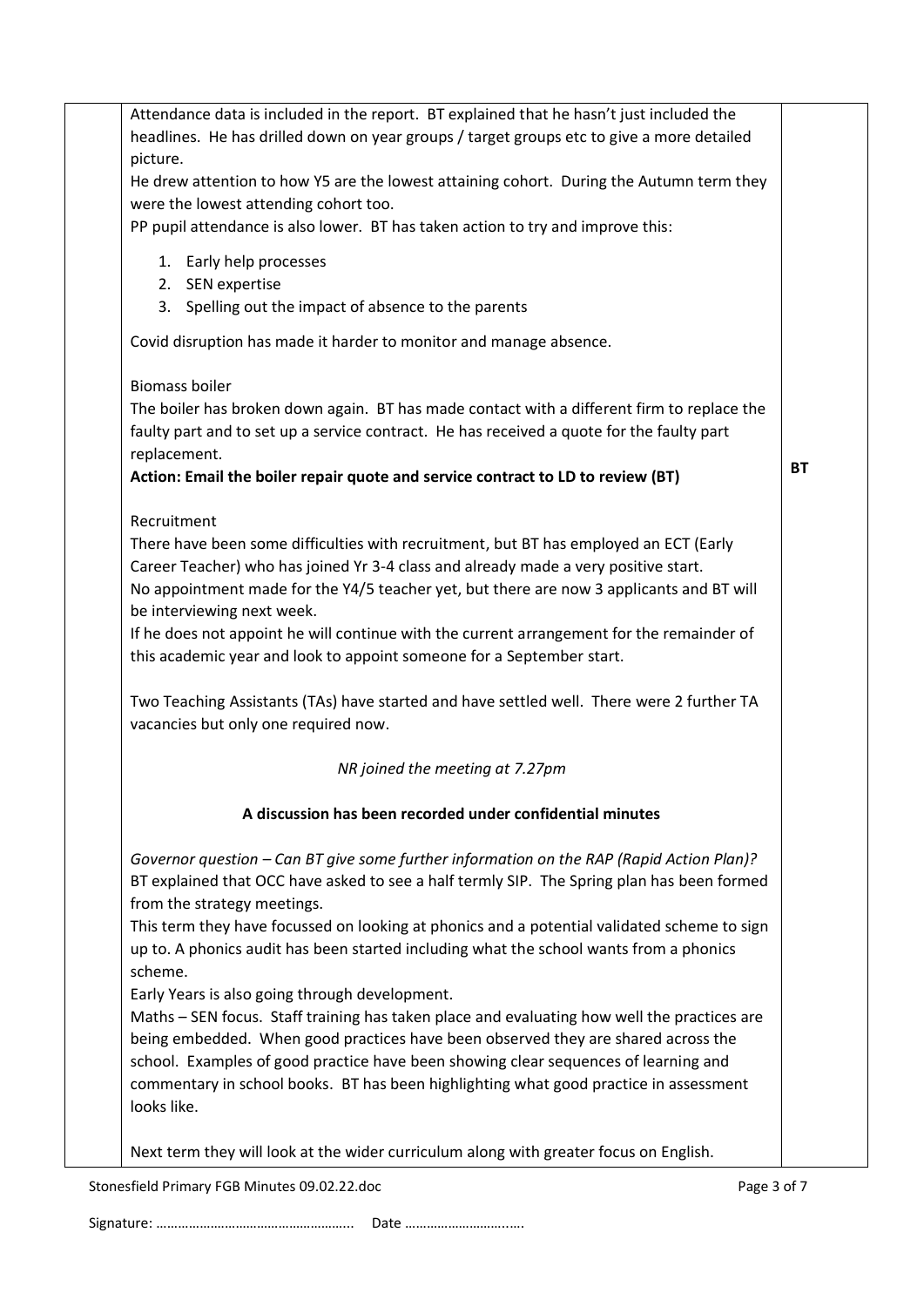|    | BT stated that the RAP has brought some professional dialogue to their discussions and                                                                                                |           |
|----|---------------------------------------------------------------------------------------------------------------------------------------------------------------------------------------|-----------|
|    | planning and has found it very positive. Joseph Rubba (school improvement partner) will                                                                                               |           |
|    | review the RAP next month when he visits as part of his SIP support.                                                                                                                  |           |
|    | BT confirmed that Joseph Rubba also offers support with curriculum and middle leadership.                                                                                             |           |
|    | Governor question - Has the impact of the RAP been affected by the recent Covid disruption?                                                                                           |           |
|    | BT has so far only made notes up to the first couple of weeks. He will be RAG rating the                                                                                              |           |
|    | outcomes and will share the result with the Curriculum and Standards committee.                                                                                                       |           |
|    |                                                                                                                                                                                       |           |
|    | Governor question - has the RAP been shared with the staff?                                                                                                                           |           |
|    | BT has so far shared it with the teaching staff and some have taken the lead with the work /                                                                                          |           |
|    | tasks. Moving forward he plans to share with the TA team aswell.                                                                                                                      |           |
|    | The governors believe it would benefit the wider staff too. BT added that he needs to get                                                                                             |           |
|    | the timing right because not all of the TA staff are all in at the same time.                                                                                                         |           |
|    |                                                                                                                                                                                       |           |
|    | Governor question - SC and HH were scheduled to meet with Joseph Rubba but it was                                                                                                     |           |
|    | cancelled. Should they re-book the meeting?                                                                                                                                           | <b>BT</b> |
|    | Action: BT will discuss this with Joseph when he next visits the school.                                                                                                              |           |
|    | Governor support - The governors fedback that the RAP document is very clear and straight                                                                                             |           |
|    | forward and hope that is works well for the school. They are impressed that BT has stuck                                                                                              |           |
|    | with the actions despite covid disruption                                                                                                                                             |           |
|    |                                                                                                                                                                                       |           |
| 6. | <b>Policies to review:</b>                                                                                                                                                            |           |
|    | There were no policies to review / approve at this meeting.                                                                                                                           |           |
| 7. | <b>Committee reports</b>                                                                                                                                                              |           |
|    |                                                                                                                                                                                       |           |
|    |                                                                                                                                                                                       |           |
|    | Finance, Resource, Health & Safety (FRHS) the meeting minutes were loaded to the hub                                                                                                  |           |
|    | prior to the meeting                                                                                                                                                                  |           |
|    | SC reported. They have held 2 meetings this term. The first on the $12th$ January. There was                                                                                          |           |
|    | no budget information so they dedicated the meeting to a review of the complaints policy                                                                                              |           |
|    | and the addition of 'serial and unreasonable complaints' appendix policy'. Both the DfE and<br>Governor Services are encouraging schools to have this in place. The committee adopted |           |
|    | the DfE model template. They should now be equipped to deal with any cases that might                                                                                                 |           |
|    | arise.                                                                                                                                                                                |           |
|    | Governor question - the complaints policy that is on the website is dated November 2021                                                                                               |           |
|    | (when the FGB approved it). Should this be amended to reflect the additional appendix                                                                                                 |           |
|    | document?                                                                                                                                                                             |           |
|    | There was a short discussion. BT had added a note to the complaints policy to explain that                                                                                            |           |
|    | Appendix A ('serial and unreasonable complaints') was added in January 2022. The                                                                                                      |           |
|    | governors believe that this should be more obvious to the reader and agreed that the title                                                                                            |           |
|    | for the complaints policy should change to say 'Complaints policy January 2022 - 2023.                                                                                                |           |
|    | Action: Complaints policy document name to be changed (BT)                                                                                                                            | <b>BT</b> |
|    | The second FRHS meeting was held to discuss the budget and complete the SFVS document.                                                                                                |           |
|    | The budget reports show that the school is currently on track for the OCC requirements and                                                                                            |           |
|    | the OCC Finance Officer has confirmed this. The budget documents are in the finance folder                                                                                            |           |
|    | on Gov Hub.<br>Staffing and the boiler issues were also discussed and the SFVS was completed.                                                                                         |           |

Stonesfield Primary FGB Minutes 09.02.22.doc Page 4 of 7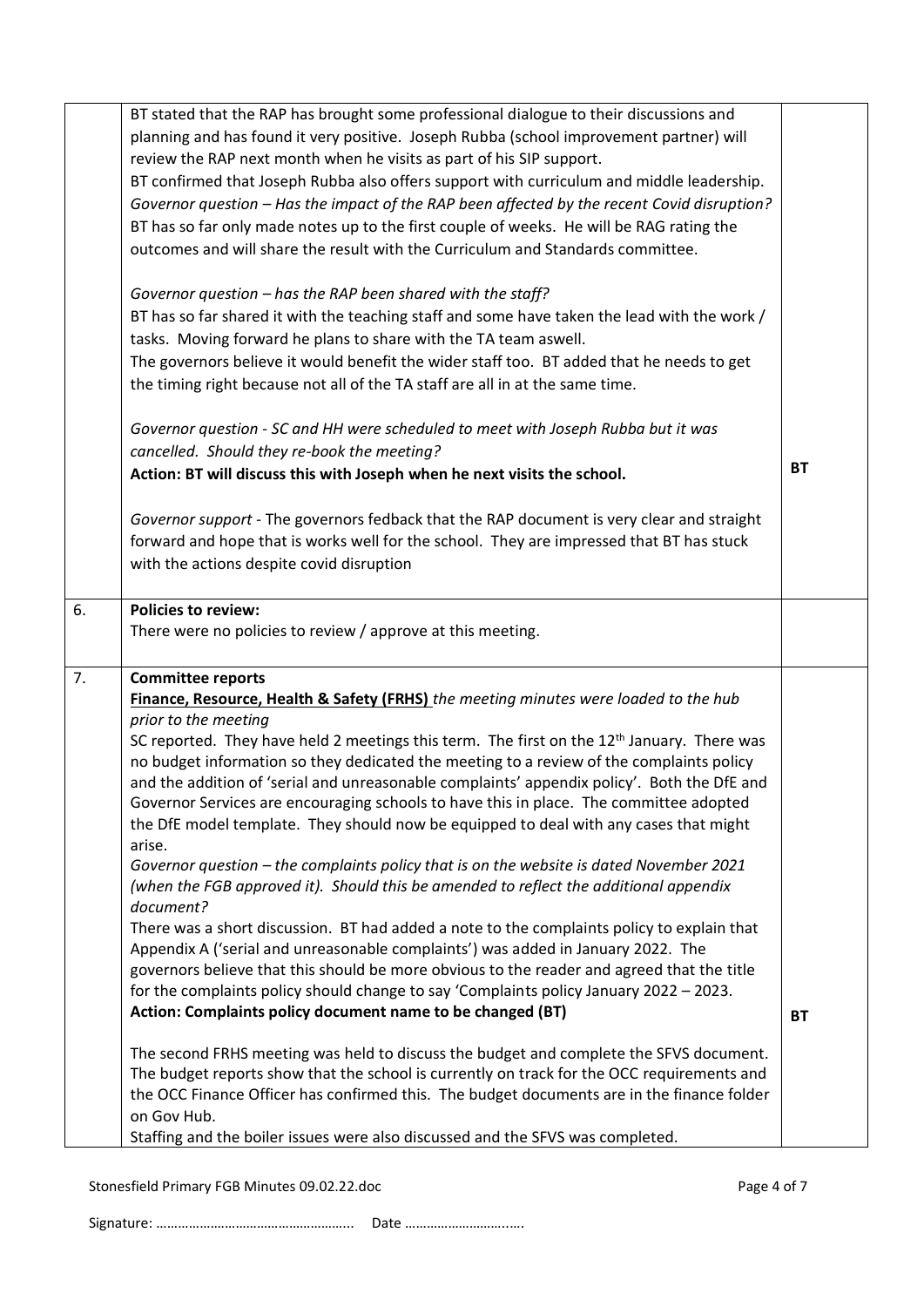|    | NR added that she had an action to provide a terms of reference for different staffing option<br>costs. She apologised for the delay and will complete this weekend.                                                                                                                                                  |           |
|----|-----------------------------------------------------------------------------------------------------------------------------------------------------------------------------------------------------------------------------------------------------------------------------------------------------------------------|-----------|
|    | BT added that the committee also agreed that the fire alarm and emergency lighting<br>package costs will be set against capital funding rather than revenue.                                                                                                                                                          |           |
|    | <b>Curriculum</b> – the meeting minutes were loaded to the hub prior to the meeting<br>HD reported that the committee reviewed the Autumn data drop. The data was generally as<br>expected. The data for Y2 is showing be strong, in contrast Y5 data is a concern. The other<br>year groups look to be generally OK. |           |
|    | The attendance policy was reviewed, and some minor amendments were made. JV advised<br>the GB that the policy was not formally approved at the meeting and proposed that the GB<br>review tonight.                                                                                                                    |           |
|    | BT displayed the policy on the screen and pointed out the changes that were made. The key<br>information is now at the start of the document and timings have been made more<br>consistent.                                                                                                                           |           |
|    | Decision made - The governors considered the information and approved the policy.                                                                                                                                                                                                                                     |           |
|    | Pay committee<br>HH reported that the pay committee met and approved the recommendations made and all<br>relevant notifications have been carried out.                                                                                                                                                                |           |
| 8. | Safeguarding-                                                                                                                                                                                                                                                                                                         |           |
|    | BT confirmed that all staff are up to date with safeguarding training.<br>He has also requested a safeguarding review to be carried out by the Education                                                                                                                                                              |           |
|    | Safeguarding team at OCC. The last review was done in 2019.                                                                                                                                                                                                                                                           |           |
|    | BT talked about having robust processes in place, governor monitoring to include a                                                                                                                                                                                                                                    |           |
|    | safeguarding aspect and how the school has audit tools and documents in place for<br>safeguarding requirements.                                                                                                                                                                                                       |           |
|    | Governor question - Are all governors up to date with safeguarding training?<br>BT will check and confirm to the GB. He added that online training is available for governors<br>to book onto.                                                                                                                        |           |
|    | Action: Check that all governors are up to date with safeguarding training (BT)                                                                                                                                                                                                                                       | <b>BT</b> |
|    | BT shared some good practice information and pointers for governors while they are in<br>school for monitoring visits:                                                                                                                                                                                                |           |
|    | 1. Speak to the children - ask them 'Do they feel safe in school' and 'Do they feel happy<br>in school'. Request for a conversation with a selection of pupils to speak with.<br>2. Always ask a safeguarding question when on a monitoring visit.                                                                    |           |
|    | SC would also like to speak with a small group of pupils in connection with the anti-bullying<br>policy / effectiveness.                                                                                                                                                                                              |           |
| 9. | <b>Parental engagement</b>                                                                                                                                                                                                                                                                                            |           |
|    | BT explained that plans for a parent forum have been delayed due to staff Covid absences.                                                                                                                                                                                                                             |           |
|    | Parents evening is going ahead. The meetings will all be face to face in school on the 8th,<br>9th and $10^{th}$ March. Governors are very welcome to attend $-$ to help with refreshments and<br>chat with parents. It would be a good opportunity to increase governor awareness among<br>the parent community.     |           |
|    |                                                                                                                                                                                                                                                                                                                       |           |

Stonesfield Primary FGB Minutes 09.02.22.doc Page 5 of 7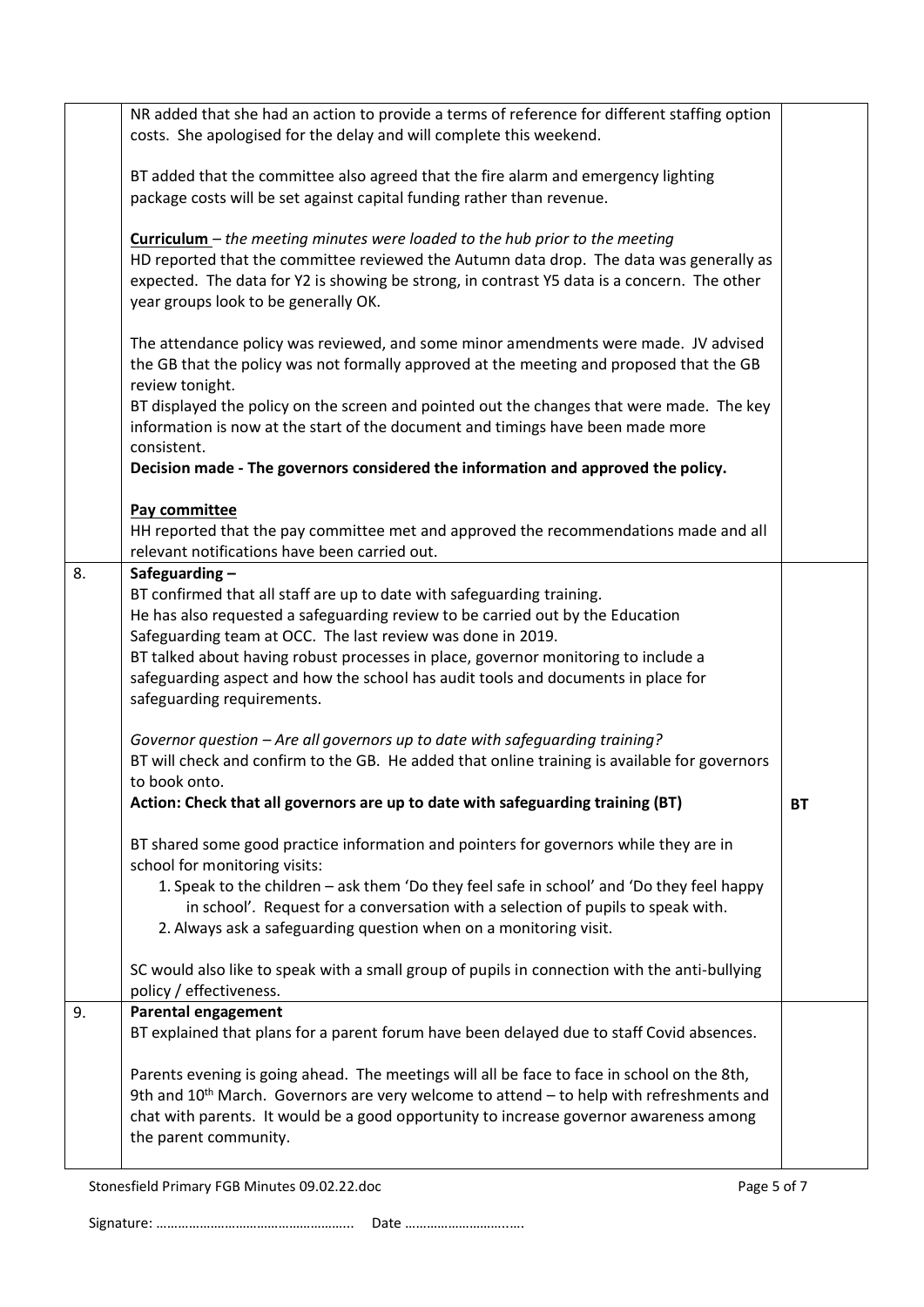| 10. | Health & Safety - including Covid-19                                                                                                  |            |
|-----|---------------------------------------------------------------------------------------------------------------------------------------|------------|
|     | BT reported that he is working on actions that arose from the audit in December. He has                                               |            |
|     | attended several training courses (asbestos awareness, legionella and educational visits co-                                          |            |
|     | ordinator training).                                                                                                                  |            |
|     | The water hygiene risk assessment will take place next week and will be reported to FRHS                                              |            |
|     | committee.                                                                                                                            |            |
|     | Covid safety measures are in place:                                                                                                   |            |
|     | • Restricted movement between classes                                                                                                 |            |
|     | • Mask wearing                                                                                                                        |            |
|     | • Two sittings for pupils at lunchtimes                                                                                               |            |
|     | • No whole school gatherings                                                                                                          |            |
|     |                                                                                                                                       |            |
|     | These measures are in place until half term with a view to lifting them after half term.                                              |            |
|     | Governor question - What is the likely impact of no restrictions? Will attendance be worse if<br>more Covid cases are in circulation? |            |
|     | A: Attendance could be worse, but as over 60% of pupils had Covid in January cases may not                                            |            |
|     | immediately worsen in school. If there is no statutory isolation period, then pupils may well                                         |            |
|     | be back sooner if they are not poorly, and absence could even be reduced.                                                             |            |
|     |                                                                                                                                       |            |
|     | The governors discussed testing protocols, and this is not completely clear, but BT will wait                                         |            |
|     | for new guidance at the point that all restrictions are lifted.                                                                       |            |
| 11. | <b>Governing Body Business</b>                                                                                                        |            |
|     | <b>Governor training</b>                                                                                                              |            |
|     | If training has been booked via governor hub this will automatically populate the training                                            |            |
|     | log.                                                                                                                                  |            |
|     | The clerk advised that if the training was not booked through the hub, then governors will                                            |            |
|     | need to add this training to their record manually.                                                                                   |            |
|     | SC encouraged the governors to take advantage of the training opportunities.                                                          |            |
|     |                                                                                                                                       |            |
|     | Governor monitoring                                                                                                                   |            |
|     | BT requested that governors make contact with the subject lead teacher to book their                                                  |            |
|     | monitoring visits for next half term.                                                                                                 |            |
|     | Action: All governors will need to have carried out at least one visit before the Easter<br>break.                                    | <b>ALL</b> |
|     | If they do not have the lead teacher contact details, then contact BT and he can facilitate                                           |            |
|     | booking the visit date.                                                                                                               |            |
|     | HC is in school tomorrow to carry out a SEN monitoring visit.                                                                         |            |
|     |                                                                                                                                       |            |
|     | Link Governor roles                                                                                                                   |            |
|     | There are no updates. All roles are filled.                                                                                           |            |
|     | <b>Staff governor vacancy</b>                                                                                                         |            |
|     | New staff members have joined the school. There may be some interest in a staff governor                                              |            |
|     | vacancy.                                                                                                                              |            |
|     | Action: SC and HH will write to staff to try and promote interest in becoming a staff                                                 | SC/HH      |
|     | governor.                                                                                                                             |            |
|     |                                                                                                                                       |            |
|     | Page 6 of 7<br>Stonesfield Primary FGB Minutes 09.02.22.doc                                                                           |            |